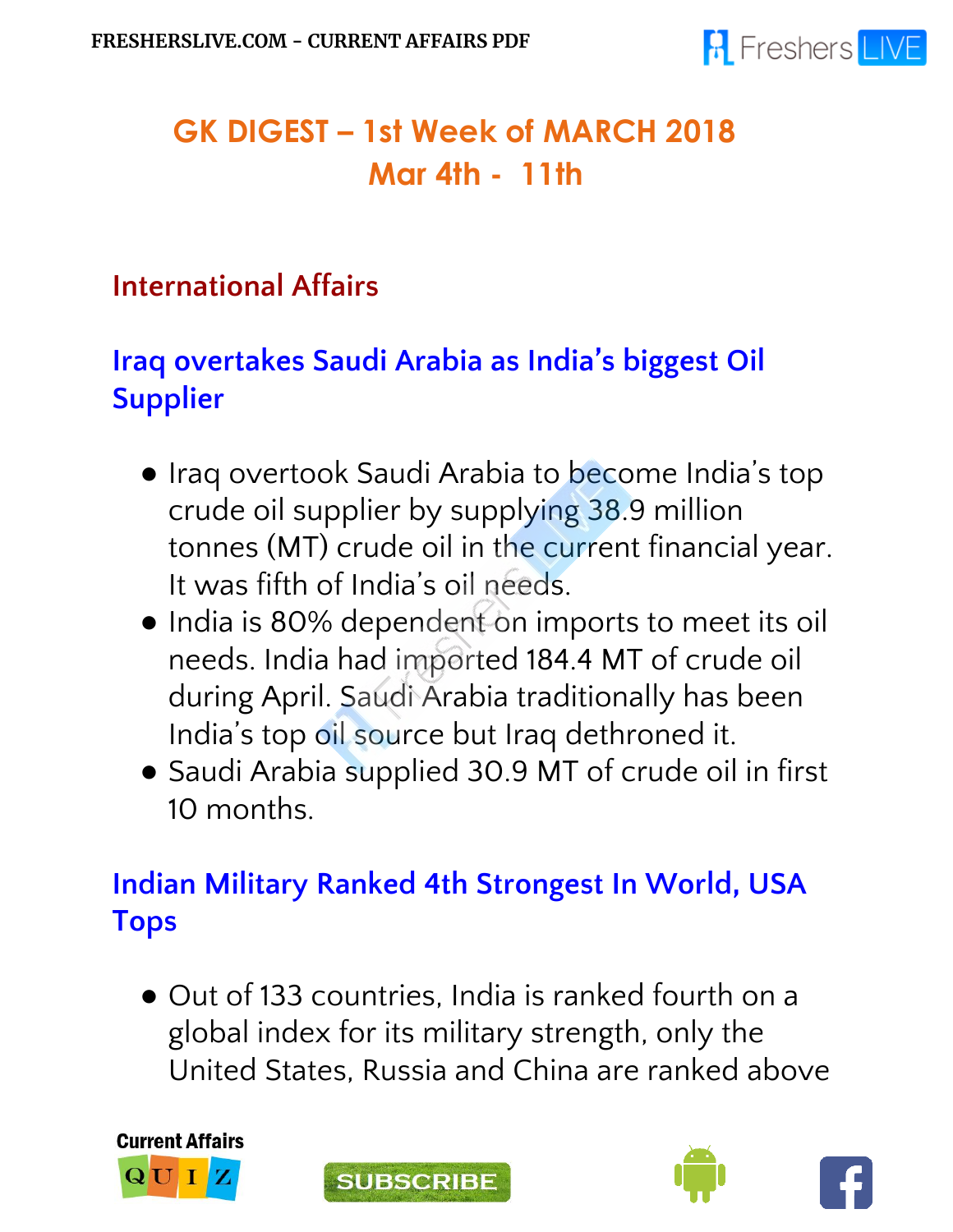

India on the list, according to the latest report of the Global Firepower index 2017.

- The Neighbouring Pakistan is ranked 13th.
- India maintained its position above France in the top five military powers in the world. The Indian Army is equipped with 4,426 combat tanks, 6,704 armored fighting vehicles, and 7,414 towed artillery guns, as per the list.
- The Top 5 countries in the list are- 1. The USA, 2. Russia, 3. China, 4. India, 5. France.

## **Washington Becomes First State to Enact Its Own Net Neutrality Rules**

- Washington became the first state to pass a new law -- House Bill 2282 -- that restores and protects certain net neutrality rules, after the Federal Communications Commission voted 3-2 in favor of repealing net neutrality nationwide late last year.
- Washington state ' s new rules were signed into law by Governor Jay Inslee, and prevent internet service providers from blocking and slowing down content online.
- This will become nationwide law itself by April 23, 2018.







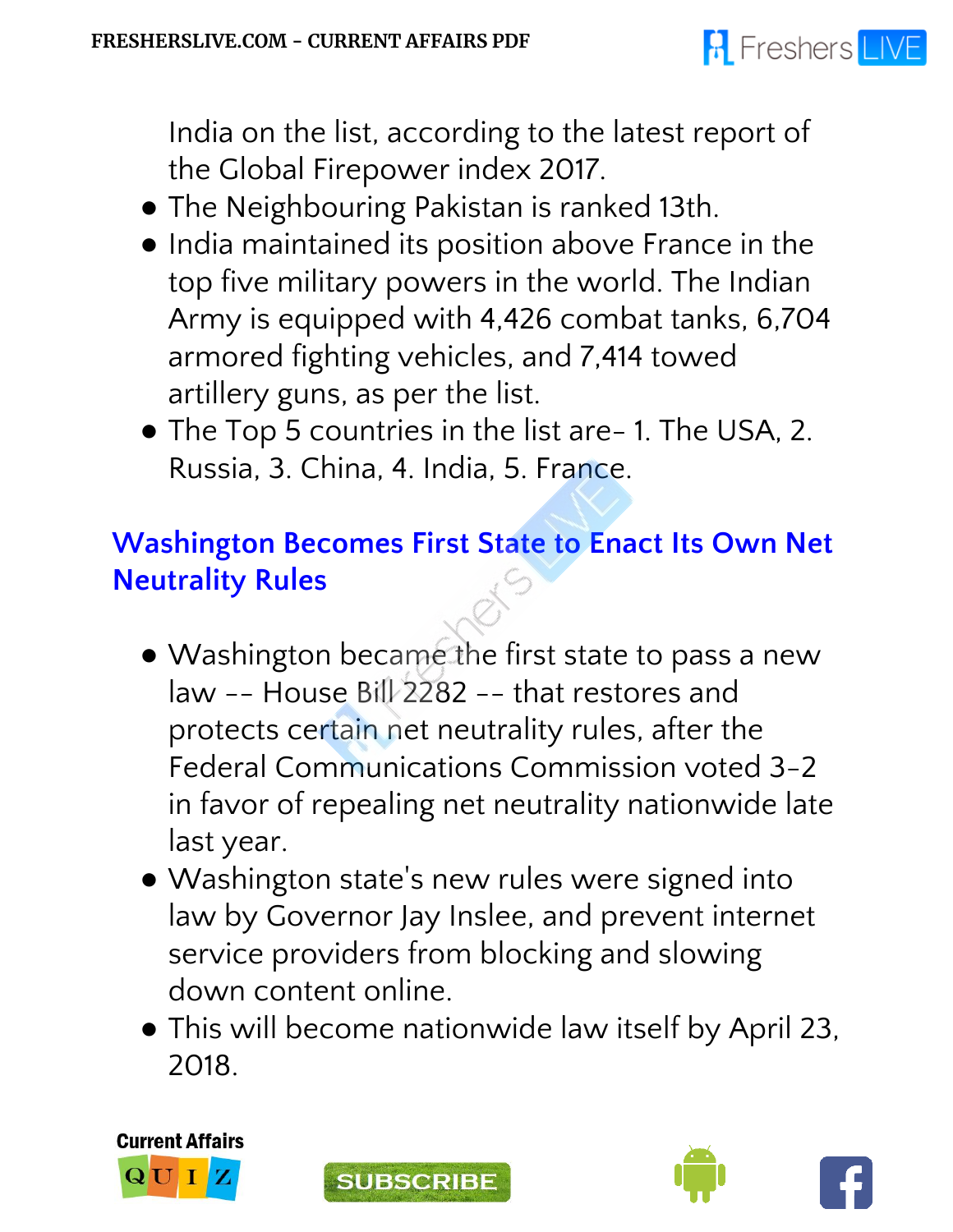

## **UK college to teach Hinglish to students for jobs in India**

- UK' s Portsmouth College has offered to teach its students 'Hinglish', a mix of Hindi and English languages, becoming the country ' s first educational institution to do so.
- The course is being introduced partly due to India ' s growing economic importance and to prepare British students who may take up jobs in India or in Indian companies based in the UK.

## **US President Donald Trump to meet North Korean leader Kim Jong un for 1st time by May**

- President Donald Trump accepted an offer of a summit from the North Korean leader and will meet with Kim Jong Un by May, in a remarkable turnaround in relations between two historic adversaries. it would be the first time a sitting US president has met a North Korea leader.
- North Korea recently offered to denuclearise itself for a guarantee of security against military threats from the US.







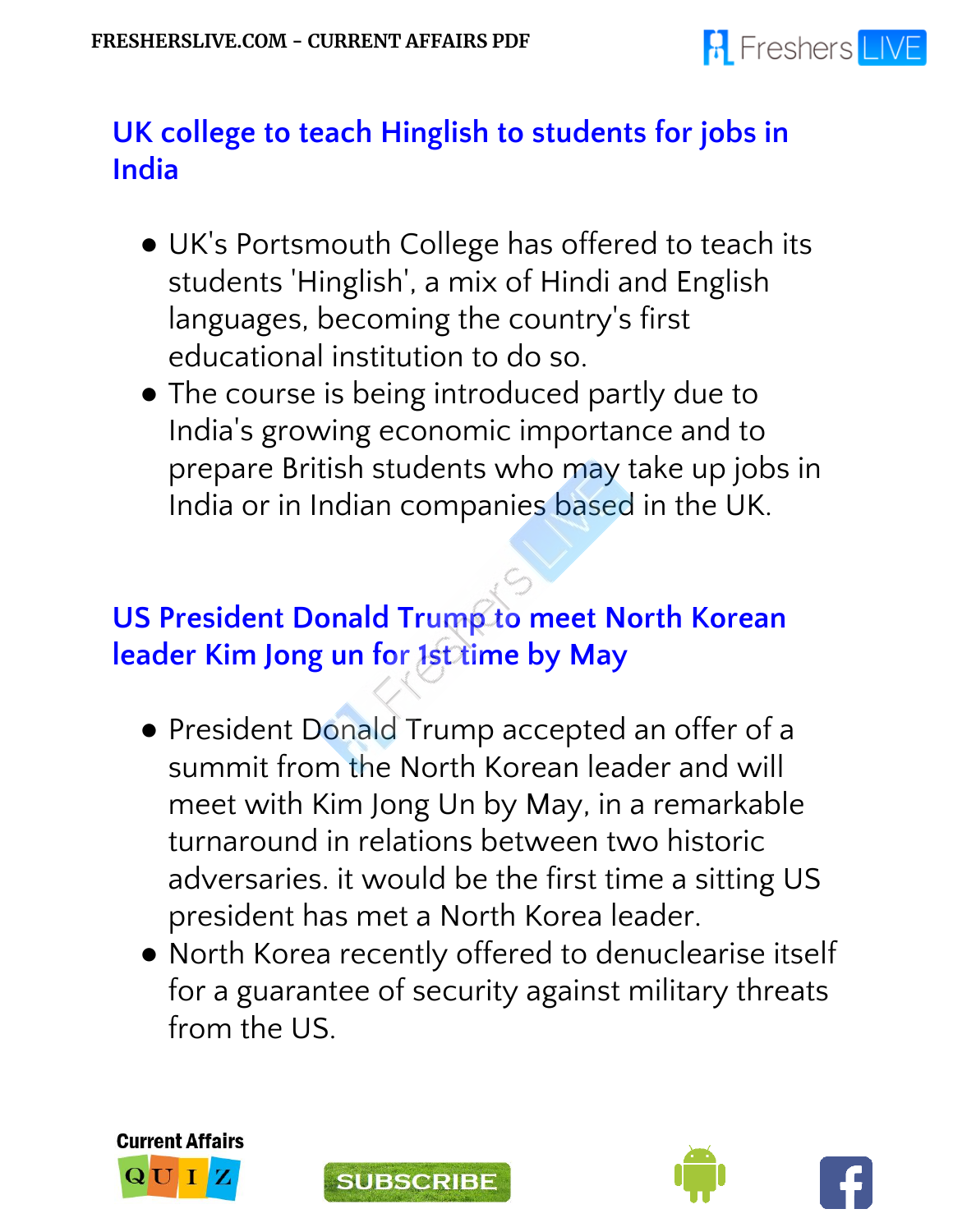

#### **Maharashtra gets its very own first ever Mega Food Park in Satara**

- Maharashtra got its own 1st ever Mega Food Park in Satara Mega Food Park Pvt. Ltd was inaugurated at Village Degaon in Satara district.
- Minister of Food Processing Industries Harsimrat Kaur Badal unveiled the Satara Mega Food Park in the presence of Chief Minister Devendra Fadnavis. Satara Mega Food Park, first in Maharashtra, is the 12th Mega Food Park operationalized in the country so far and the 10th operationalized during the tenure of present government", Ministry of Food Processing Industries Harsimrat Kaur Badal
- The Ministry is focusing on boosting the food processing industry so that agriculture sector grows exponentially and become a major contributor to doubling the farmer's income and 'Make in India' initiative of the government.

#### **Punjab inks MoU with Nandan Nilekani' s e-Gov to provide online services**

● Punjab government in both transparent and smooth manner, the state government signed a

**SUBSCRIBE** 





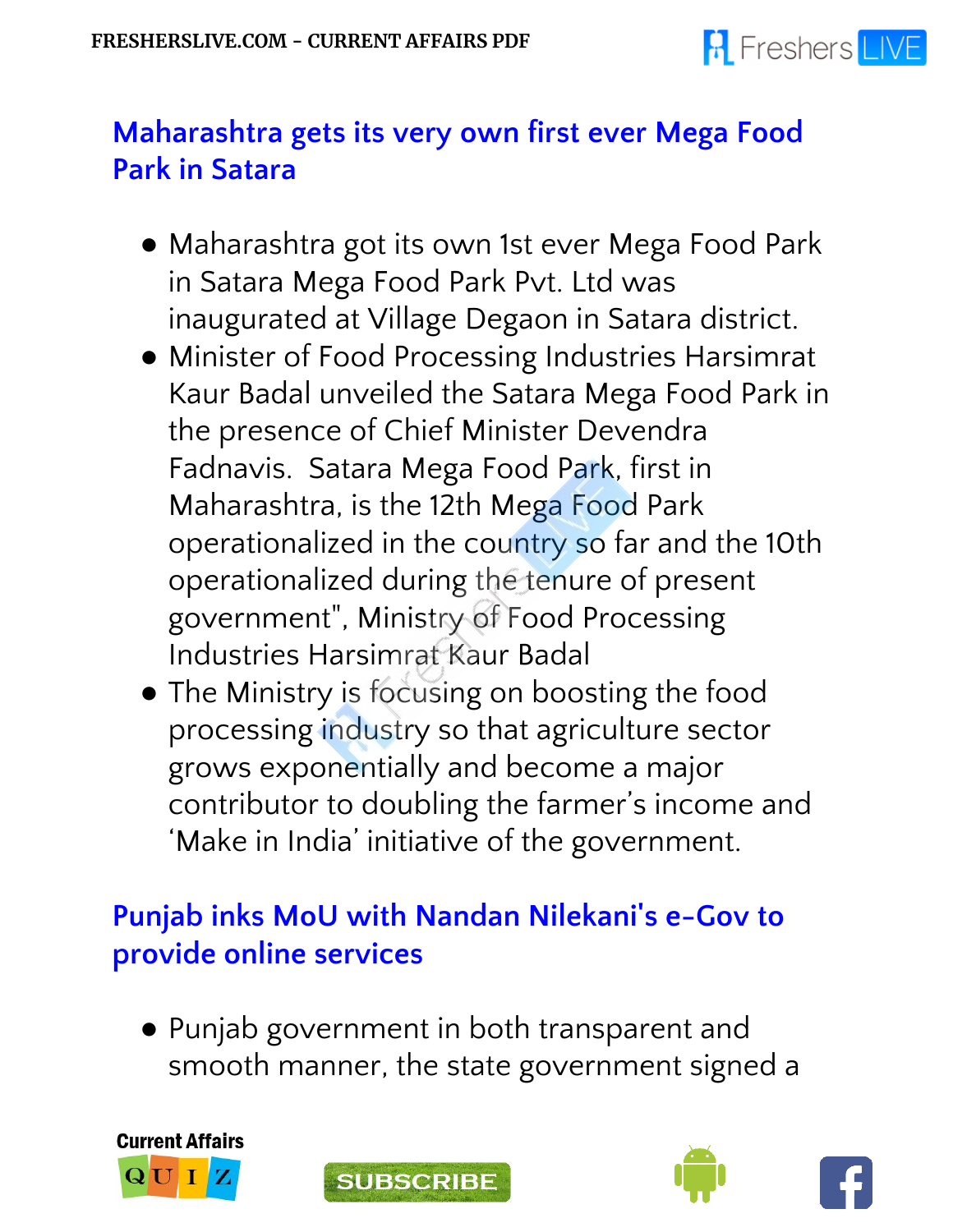

MoU with e-Governance Foundation (e-Gov) of Nandan Nilekani.

- According to the MoU, a total of 67 services would be provided online within a span of 1 year under 12 modules namely Property Tax, Water & Sewerage Management, Complaints and Grievance, Licensing, Fire Service, Verification, Birth and Death, ULB web portal, Mobile App, State and ULB Dashboards, Payroll and Financial Accounting.
- On this occasion, Local Government Minister Navjot Singh Sidhu "The Punjab Government is fully committed to fulfilling promises of delivering the citizen-centric services to the people of the state in a transparent and smooth manner so as to ensure that they don 't have to make rounds of government offices to avail the same."

# **Virat Kohli Named as first Brand Ambassador For Uber India**

- Indian cricket team captain Virat Kohli named cab-hailing startup Uber ' s first Brand Ambassador in India.
- Kohli will also be involved in a series of marketing and customer experience initiatives.







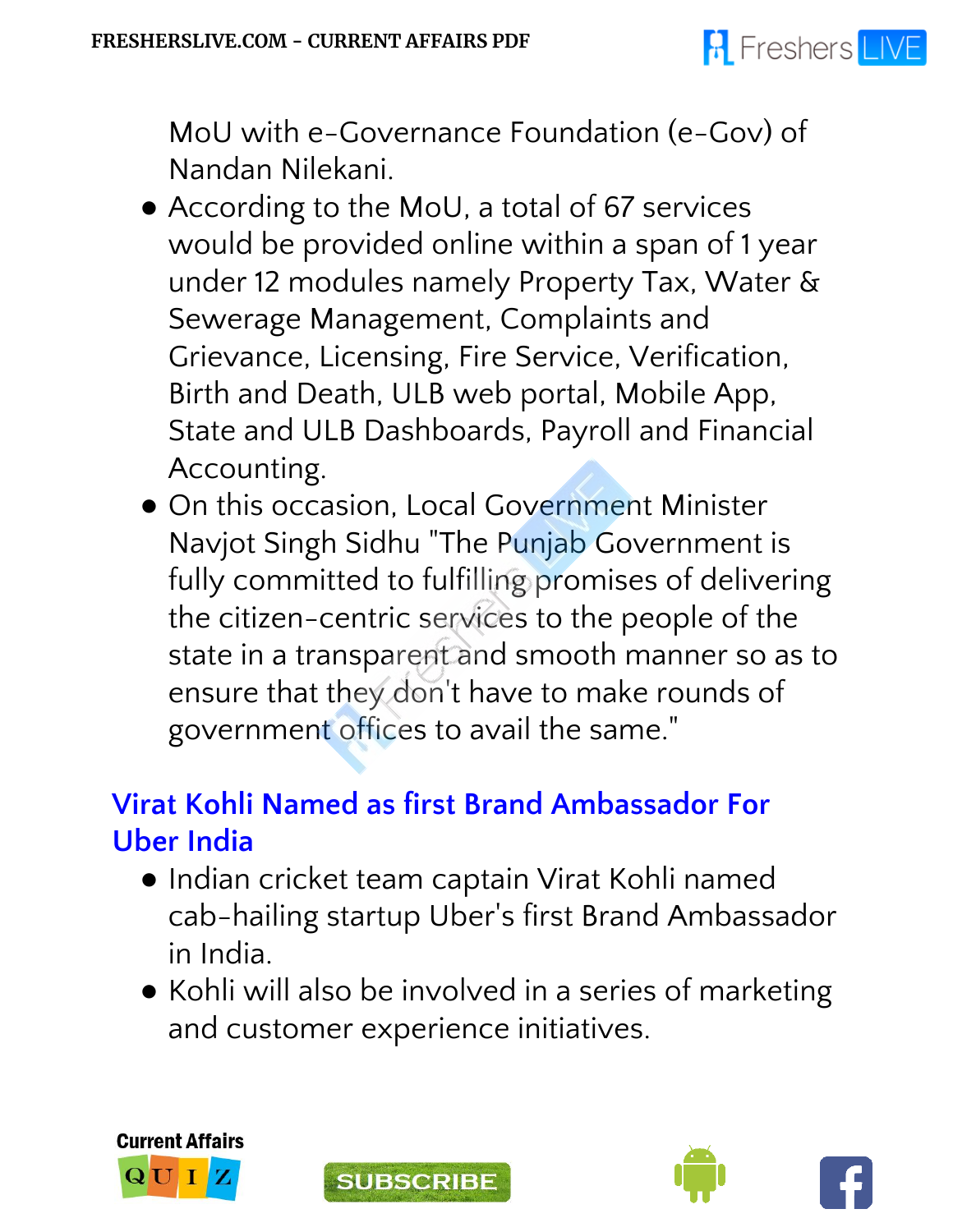

## **Karnataka To Become 2nd State In Country To Unveil Its Own Flag**

- The Karnataka government unveiled the State flag (nada dhwaja ) for the state.
- If approved by the Centre, Karnataka will be the second State to have a flag after Jammu and Kashmir.
- The yellow-white-red flag has the State emblem at the center.
- The proposal will be now sent to the Union Home Ministry for approval since a State has no powers to announce its own flag.

# **Sports**

# **India beat Pakistan to win Snooker Team World Cup**

- India won the inaugural IBSF Snooker Team World Cup title.
- The Indian combine of Pankaj Advani and Manan Chandra defeated Pakistan in the best-of-five final played in Doha.

## **Viswanathan Anand Wins Tal Memorial Rapid Chess Title**







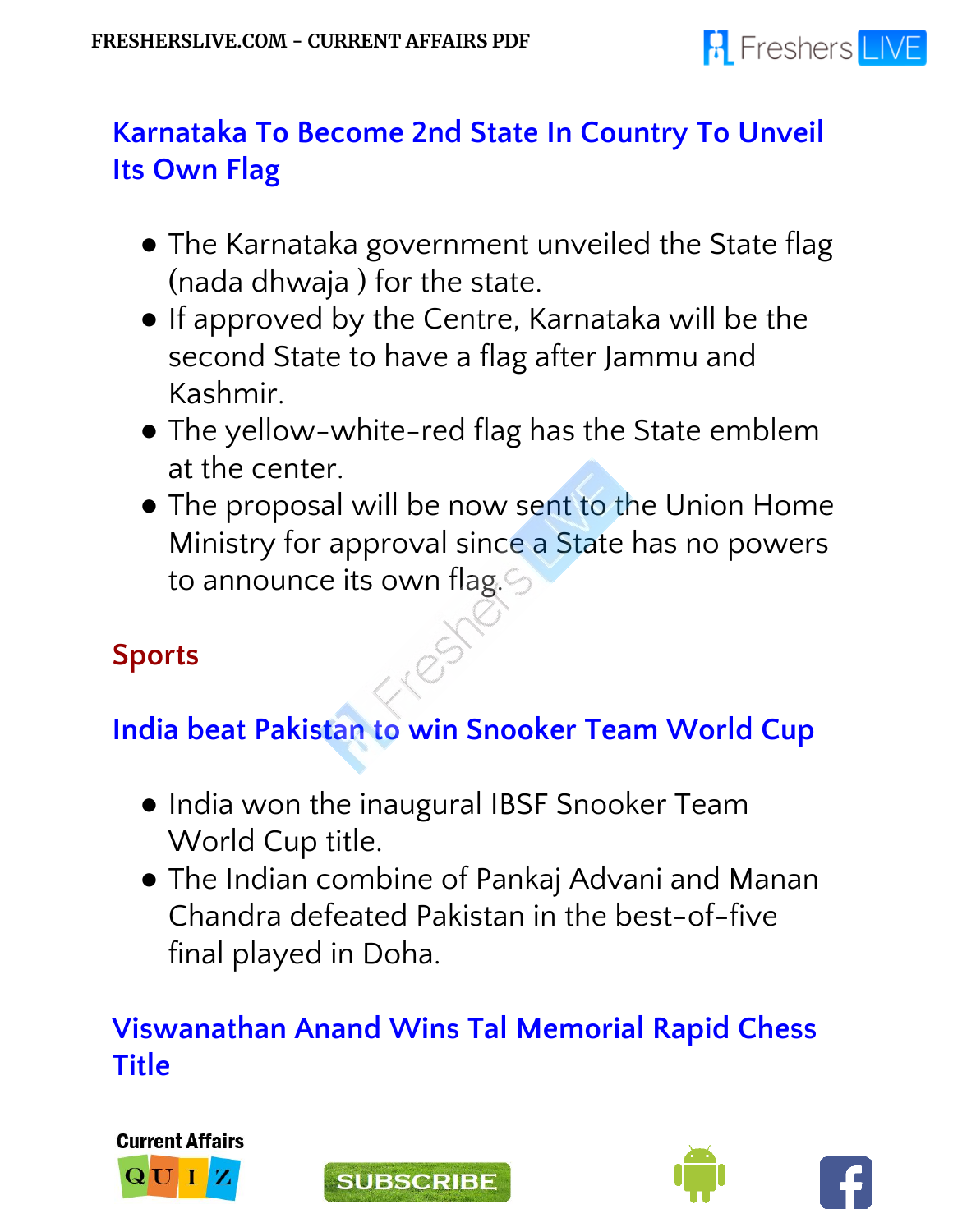- World rapid champion Viswanathan Anand annexed the Tal Memorial rapid chess title in Moscow, Russia after an easy final round draw against Boris Gelfand of Israel.
- His solitary loss came at the hands of Shakhriyar Mamedyarov of Azerbaijan in the third round.

## **MS Dhoni Becomes Brand Ambassador Of Gaming Platform Dream 11**

- Mahendra Singh Dhoni, become a brand ambassador of gaming platform Dream11.
- The former India Test skipper had led the country to a famous triumph in the inaugural World T20 Championship in 2007.
- He would be the new face of the gaming platform ' s multi-channel marketing campaigns and brand engagement activities.
- Currently, the gaming platform has a user base of 2 crore sports fans playing "fantasy cricket, football, kabaddi, and NBA".

## **India win their 6th consecutive T20I against Bangladesh, Nidahas Trophy**

● India defeated Bangladesh by six wickets in the second T20I of the Nidahas Trophy in Colombo,

**Current Affairs** 









**R** Freshers LIVE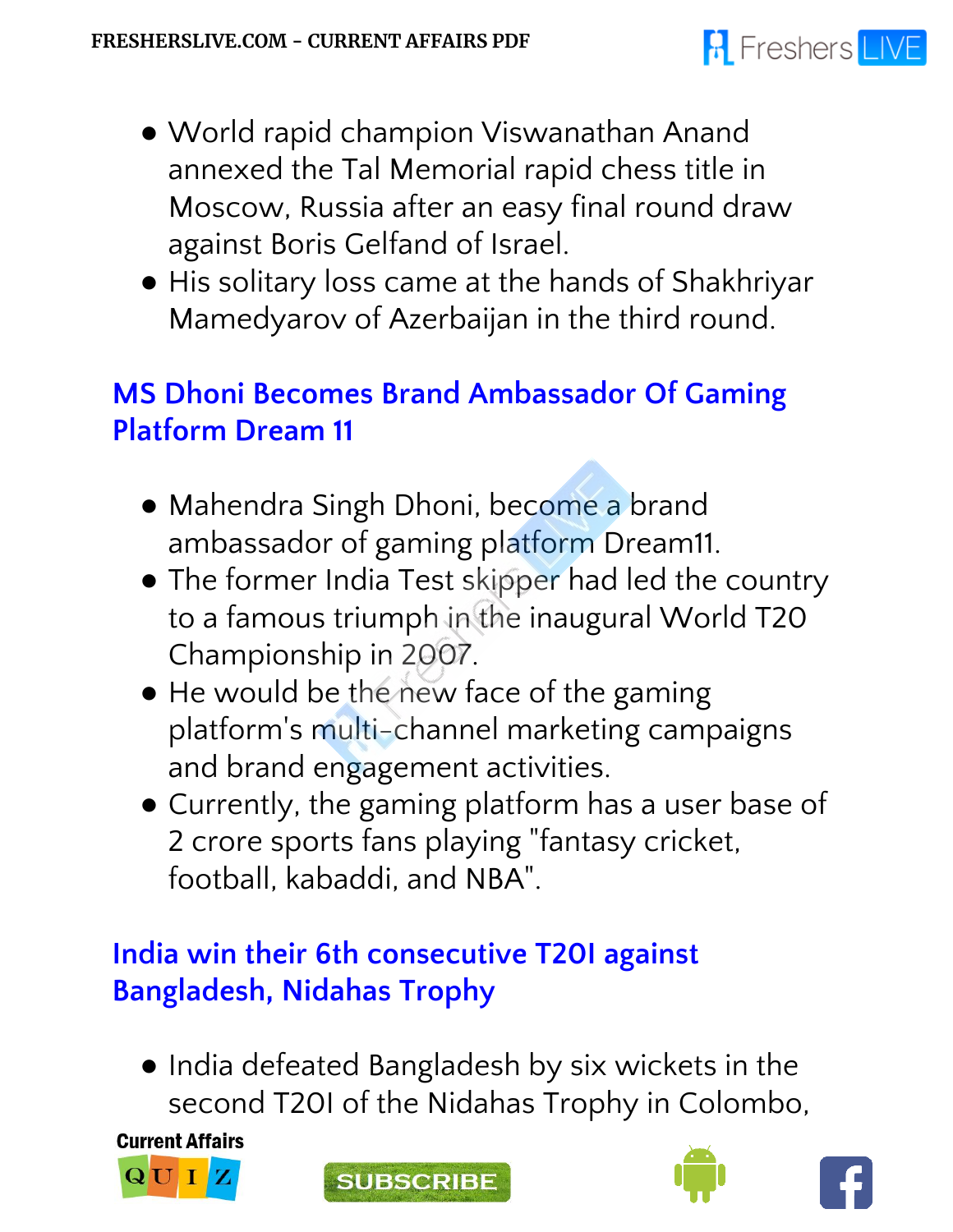

to register their sixth consecutive T20I victory and maintain their 100% win record in T20Is against them. India will next face Sri Lanka in the tri-series on March 12. "Man of the Match" Awarded to: Vijay Shankar.

## **Important Quiz Questions - Weekly**

- 1) Which state gets its very own 1st ever Mega Food Park in Satara ?
- a) Tamil nadu
- b) Kerala
- c) Maharashtra
- d) Himachal Pradesh

2) Which state inks MoU with Nandan Nilekani's e-Gov to provide online services?

- a) Punjab
- b) Uttar pradesh
- c) Himachal Pradesh
- d) New Delhi
- 3) Which country Pakistan to win Snooker Team World Cup?
	- a) Saudi Arabia
	- b) Iran
	- c) Indonesia
	- d) India

4) Which company invests 4843.4 crore into its India units to take on Amazon ?

**Current Affairs** 







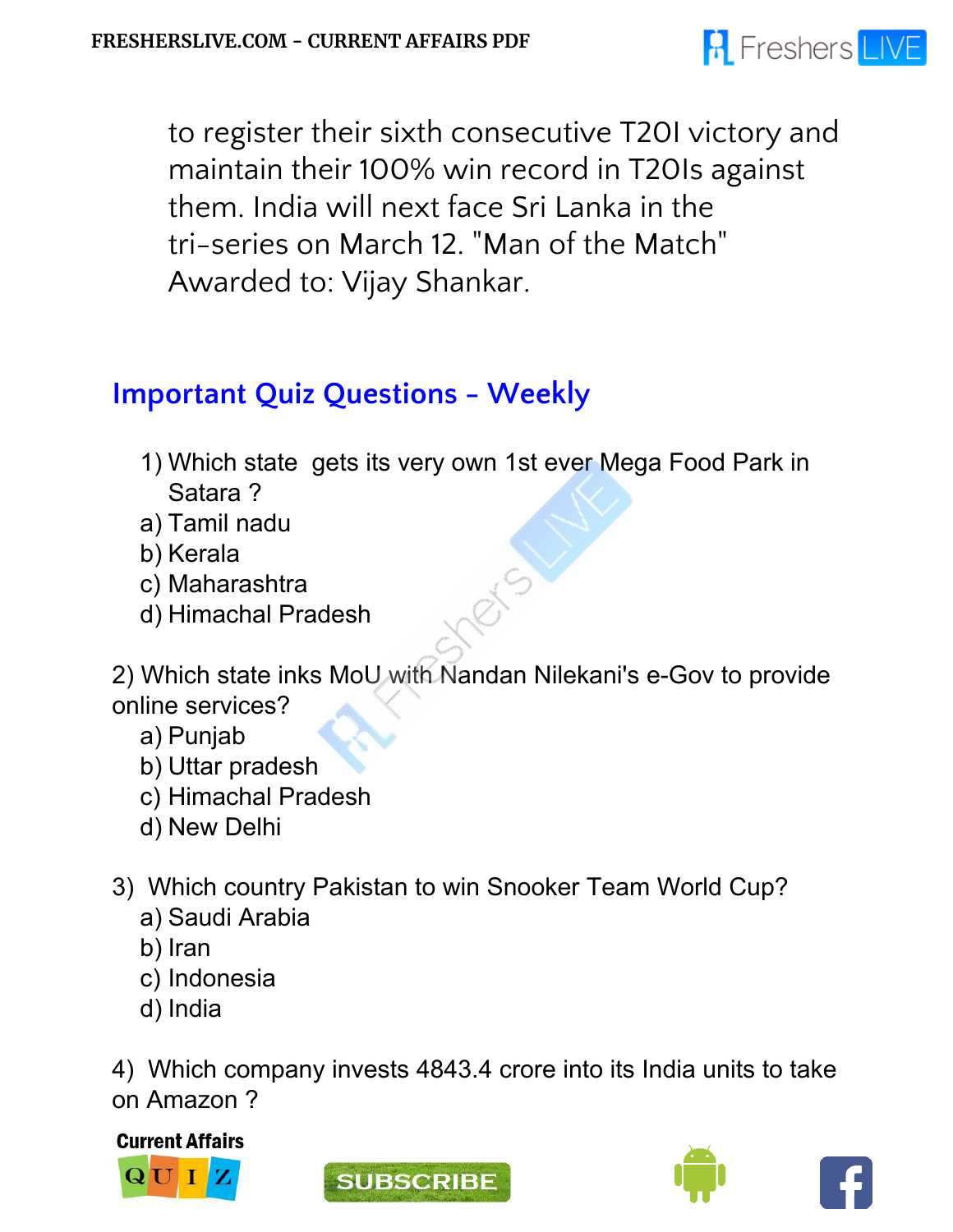

- a) Flipkart
- b) Snapdeal
- c) Snapchat
- d) Ashok Leyland

5) Which company Flipkart Limited invests 4843.4 crore into its India units to take?

- a) Snapdeal
- b) Flipkart
- c) West Side
- d) Amazon

#### 6) Who is the next chief minister of Meghalaya?

- a) Conrad Sangma
- b) Williamson A. Sangma
- c) B. Lyngdoh
- d) P. A. Sangma
- 7) Which won Tal Memorial Rapid Chess Title recently
- a) Krishnan Sasikiran
- b) Viswanathan Anand
- c) Baskaran Adhiban
- d) Padmini Rout
- 8) Which magazine On India-Israel Relations Launched recently ?
	- a) Namaste Shalom
	- b) Reader's Digest
	- c) The Week
	- d) Forbes india
- 9) Which country cuts off border agreement with India recently ?
	- a) Myanmar
	- b) Indonesia

#### **Current Affairs**







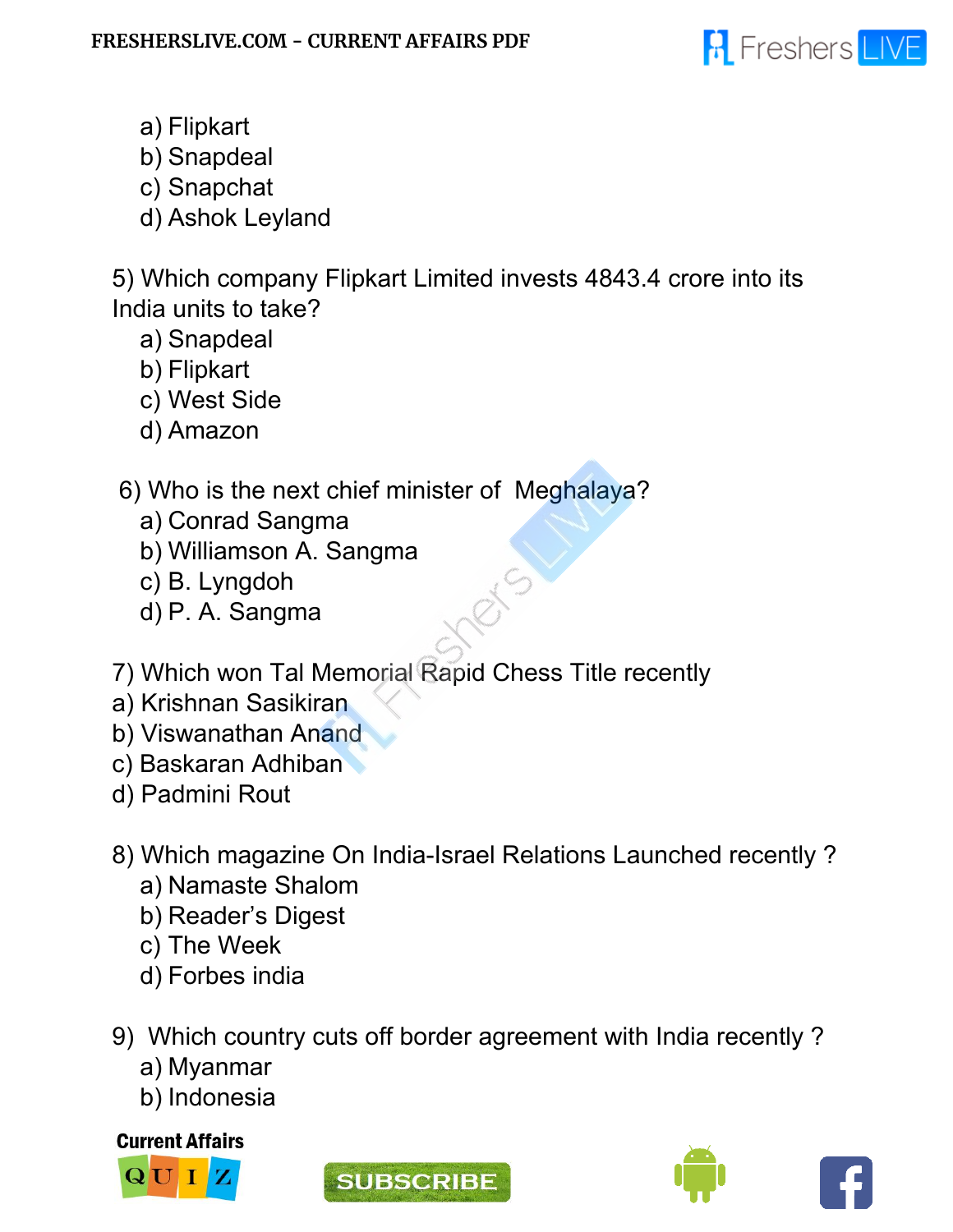

- c) Iran
- d) Iraq

10) Which cricket player Becomes Brand Ambassador Of Gaming Platform Dream 11 ?

- a) M S Dhoni
- b) Sachin Tendulkar
- c) Rahul Dravid
- d) Virat Kohli

11) Which city India's 1st Helicopter Taxi Service Launched recently?

- a) Hyderabad
- b) Kolkata
- c) New Delhi
- d) Bengaluru

12) Who is appointed as Nagaland Chief Minister recently?

- a) Neiphiu Rio
- b) Hokishe Sema
- c) Vizol Angami
- d) John Bosco Jasokie

13) Which rank did Mukesh Ambani got Forbes Billionaires List 2018: Amazon's Bezos Richest ?

- a)19
- b) 25
- c) 36
- d) 56

14) Who is the first ITBP Woman Combat Officer recently?

- a) Prakriti
- b) Punita Arora

**Current Affairs**